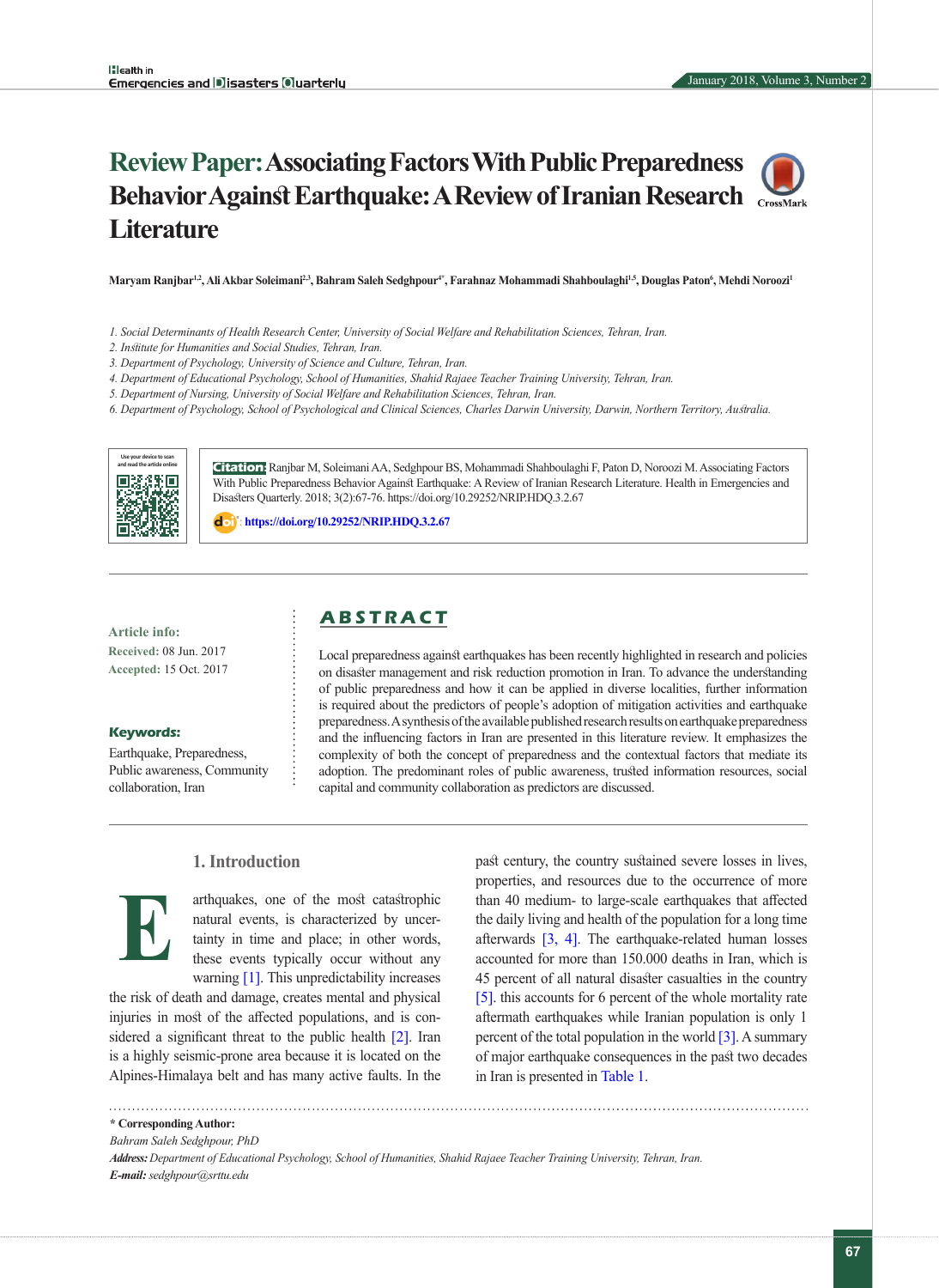There are 3 to 4 times more chances of death and up to 40 times of more injuries related to natural disasters in the developing countries compared to the developed countries [\[6\]](#page-8-0). This can result from the significant diversity in the available resources, information and services for people due to their different socioeconomic classes and community situations, which tend to result in different levels of knowledge, awareness, attitude and the ability to predict, prevent and evaluate the consequences of a hazard among them. In developed countries, the victims' behaviors and authorities' decisions are considered important for critical outcomes of a disaster. In contrast, in developing countries, the crises arises mainly due to the lack of information and irrational/ traditional knowledge that can be prevented only through managing and supervising the environment. Therefore, this shows that the communities define their own capabilities and vulnerabilities and have the option to decide which risks are important [\[7\]](#page-8-1).

The consequences of earthquakes depend on its magnitude, the focal distance from the urban area, the preparedness level, and the mitigation measures in the nearby resi-dence [\[2\].](#page-7-1) Preparedness represents the essential steps that could raise the probability of avoidance or minimize the calamitous consequences of a hazard, which is considered as a basic component in any disaster risk reduction. These kinds of efforts have a predominant focus on human behaviors deriving from different factors [\[8\]](#page-8-2).

Recently, international approaches to risk management have focused on the integrated process of pre-disaster risk reduction (prevention, mitigation and preparedness behaviors) followed by planning for post disaster actions for enhancing the resilience in the community to proactively decrease the impacts of the disaster. This has become a national strategy and the basis of reducing hazard risk in developed countries [\[9\]](#page-8-3). But studies suggested that despite the serious threat of seismic events, the levels of adoption of preparedness measures in developed and developing countries is low. This increases the magnitude of (preventable) losses that have occurred [\[4\].](#page-7-3)

Despite the effort and considerable expenditure on public education, the level of individual and community earthquake preparedness among people living in highly vulnerable regions of Iran is low  $[4, 7, 10-13]$  $[4, 7, 10-13]$  $[4, 7, 10-13]$ . Furthermore, there is little evidence of people learning lessons from the destructive earthquakes that have occurred in recent decades [14, [15\]](#page-8-5). There is a discrepancy between risk knowledge and perception and preparedness behaviors in people living in Iran [\[4,](#page-7-3) [10,](#page-8-4) [11,](#page-8-6) [16\].](#page-8-7) In addition to issues concerning risk acceptance, factors such as social class, gender and/or other special conditions act to influence preparedness behavior [\[17\].](#page-8-8) Taken together, these factors identify a need to define which factors influence the people's preparation decisions regarding hazards such as earthquakes.

A review of research literature can provide meaningful information on identifying the gaps that need to be filled and articulate the opportunities that exist for enhancing the rates of preparedness at all levels of society. Considering the lack of any previous review of Iranian research literature on earthquake preparedness behavior, the present study was conducted to rectify this and identify the factors associated with earthquake preparedness in Iranian people.

# **2. Materials and Methods**

This review was conducted to describe and analyze Iranian research literature regarding the factors associated

| <b>Magnitude</b> | Year  | <b>Human Losses</b> |                 |                                     |  |
|------------------|-------|---------------------|-----------------|-------------------------------------|--|
|                  |       | <b>Mortalities</b>  | <b>Injuries</b> | Direct Economic Losses (Million \$) |  |
| 7.1              | 1900  | 40,000*             | 710.000*        | 3505                                |  |
| 6.1              | 1997* | $100*$              | 84,500*         | 99                                  |  |
| 7.3              | 1997  | 1,567               | 74.600*         | 280                                 |  |
| 6.2              | 2002  | 230                 | 1,466           | 65                                  |  |
| 6.5              | 2003  | 26.796*             | 267,628*        | 2995                                |  |
| 6.4              | 2012  | $306*$              | 61,546*         | 894                                 |  |
| 7.3              | 2017  | $620**$             | 7156***         | Not reported yet                    |  |
|                  |       |                     |                 |                                     |  |

**Table 1.** The casualties, injuries and economic damages of major earthquakes (magnitude ≥6 Richter) in Iran since 1990

\* Rechecked and modified statistics by EM-DAT database [accessed: 2017 February 18]

Emergencles and Disasters Ouarterly

\*\* Kermanshah General Office of Legal Medicine website [accessed: 2017 December 19]

\*\*\* Rechecked with Emergency Medical Services Organization in 2017/22/11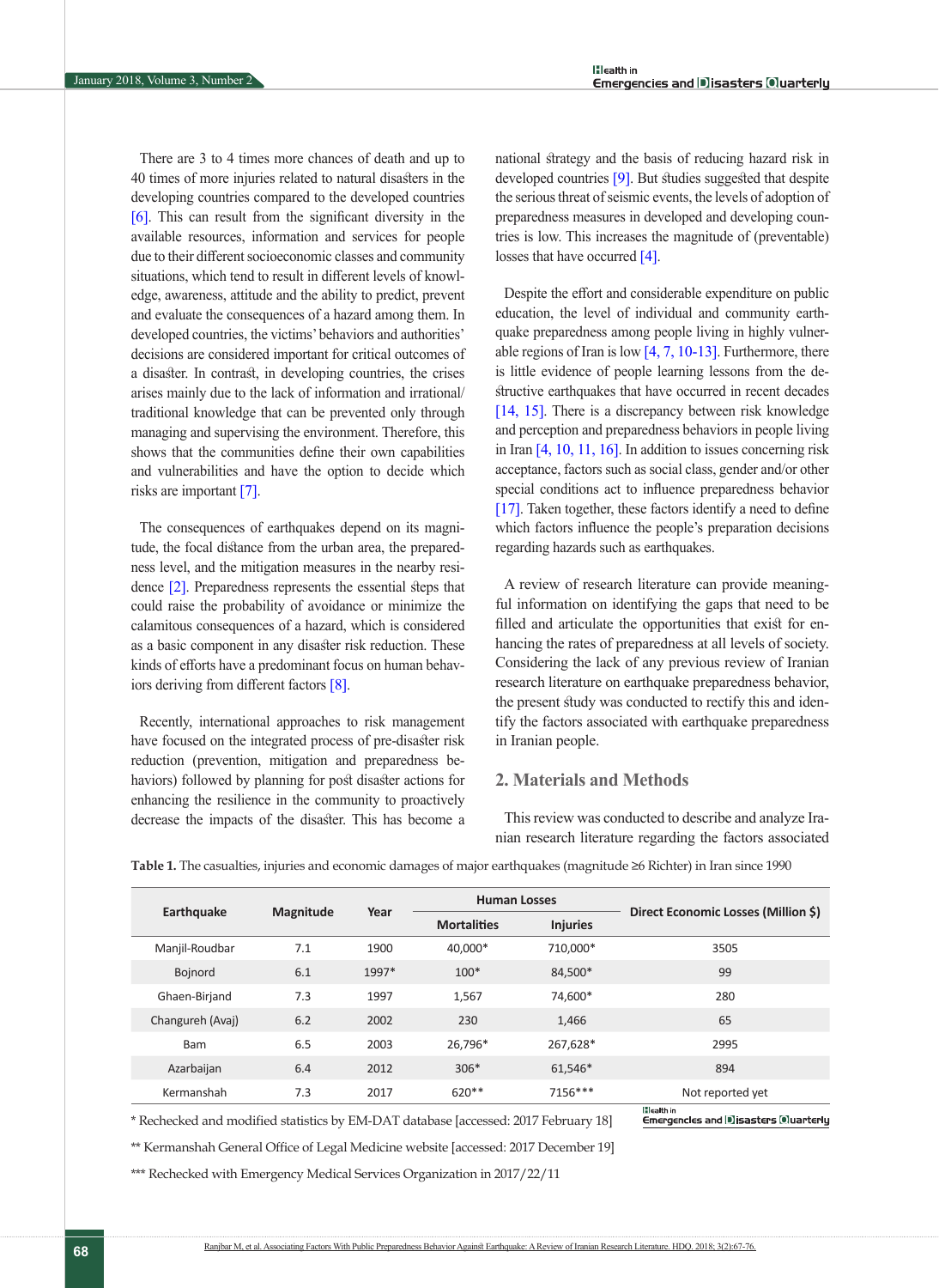<span id="page-2-0"></span>**Table 2.** Search strategy and key words used to search each database

| Data<br>Base                | <b>Keywords</b>                                                                                                                                                                                                                                                                                                                                                                                                                                                                                                                                                                                                                                                                                                      | <b>Articles</b><br>Found | <b>Research</b><br><b>Conducted</b><br>in Iran          | <b>Selected</b> | Date                                 |
|-----------------------------|----------------------------------------------------------------------------------------------------------------------------------------------------------------------------------------------------------------------------------------------------------------------------------------------------------------------------------------------------------------------------------------------------------------------------------------------------------------------------------------------------------------------------------------------------------------------------------------------------------------------------------------------------------------------------------------------------------------------|--------------------------|---------------------------------------------------------|-----------------|--------------------------------------|
| PubMed                      | (((((Earthquake [Title/Abstract]) OR seismic [Title/Abstract]) OR natural<br>disaster [Title/Abstract]) OR natural hazard [Title/Abstract])) AND<br>(((prepar* [Title/Abstract]) OR readiness [Title/Abstract]) OR mitigat*<br>[Title/Abstract])))) OR earthquake preparedness [Title/Abstract]) OR<br>preparedness behavior [Title/Abstract] AND (Humans [Mesh] AND<br>English [lang]))                                                                                                                                                                                                                                                                                                                             | 451                      | 17                                                      | 3               | 20 Feb 2017<br>13:56 pm              |
| Scopus                      | (TITLE-ABS-KEY (factors) AND TITLE-ABS-KEY (preparedness OR readi-<br>ness OR "mitigation behavior" OR "preventive behavior" OR "adaptive<br>behavior") AND TITLE-ABS-KEY ("earthquake" OR seismic OR "natural<br>disaster" OR "natural hazard") ) AND (EXCLUDE (SUBJAREA, "SOCI OR<br>ENVIOR PSYC OR HEAL OR MULT AND LIMIT-TO LANGUAGE") ) AND<br>(LIMIT-TO (SUBJAREA, "SOCI") OR LIMIT-TO (SUBJAREA, "PSYC") OR<br>LIMIT-TO (SUBJAREA, "HEAL") OR LIMIT-TO (SUBJAREA, "DECI") OR<br>LIMIT-TO (SUBJAREA, "MULT"))                                                                                                                                                                                                  | 186                      | 4                                                       |                 | 20 Feb 2017<br>14:47 pm              |
| Web of<br>Science           | TOPIC: ((prepar* OR read* OR "preparedness behavior" OR "mitigation<br>behavior" OR "preventive behavior" OR "adaptive behavior")) AND<br>TOPIC: (("earthquake" OR seism* OR "natural disaster" OR "natural<br>hazard"))<br>Refined by: WEB OF SCIENCE CATEGORIES: (EMERGENCY MEDICINE OR<br>PSYCHOLOGY MULTIDISCIPLINARY OR PSYCHOLOGY SOCIAL OR MUL-<br>TIDISCIPLINARY SCIENCES OR SOCIAL SCIENCES INTERDISCIPLINARY<br>OR PSYCHOLOGY OR SOCIOLOGY OR SOCIAL ISSUES ) AND RESEARCH<br>AREAS: (PSYCHOLOGY OR EMERGENCY MEDICINE OR SOCIAL SCIENCES<br>OTHER TOPICS OR SOCIOLOGY OR SOCIAL ISSUES) AND LANGUAGES:<br>(ENGLISH)<br>Timespan: All years; Indexes: SCI-EXPANDED, SSCI, CPCI-S, CPCI-SSH,<br><b>ESCI</b> | 156                      | 6                                                       | $1*$            | 20 Feb 2017<br>14:14 pm              |
| SafetyLit                   | (Preparedness OR readiness OR mitigation OR preparedness behavior<br>OR disaster preparedness OR earthquake preparedness) AND (earth-<br>quake OR seismic OR natural hazard OR natural disaster)                                                                                                                                                                                                                                                                                                                                                                                                                                                                                                                     | 1198                     | $16+16*$                                                | $\overline{4}$  | 12:45 pm<br>21 Feb<br>2017           |
| SAGE                        | Ti: (preparedness OR readiness OR mitigation) AND (earthquake OR<br>seismic OR hazard)                                                                                                                                                                                                                                                                                                                                                                                                                                                                                                                                                                                                                               | 8                        | 0                                                       | 0               | 21 Feb 2017<br>$10:15$ am            |
| Wiley<br>Online<br>Liberary | Earthquake preparedness in article titles OR preparedness behavior in<br>article titles OR preparedness in article titles OR mitigation in article<br>titles OR mitigation behavior in article titles AND earthquake in article<br>titles OR seismic in article titles OR natural disaster in article titles OR<br>natural hazard in article titles                                                                                                                                                                                                                                                                                                                                                                  | 8475                     | $19 + 1*$                                               | $1*$            | 2017<br>am<br>25 Feb 20<br>11:33 a   |
| <b>SID</b>                  | Preparedness behavior OR mitigation OR prevent* (Key words) AND<br>earthquake (Topic) "in Persian language"                                                                                                                                                                                                                                                                                                                                                                                                                                                                                                                                                                                                          | 16                       | $13 + 3*$                                               | $\overline{2}$  | 20 Feb<br>2017 15:48<br>$\mathsf{g}$ |
| Magiran                     | Preparedness behavior OR mitigation OR prevent* (Key words) AND<br>earthquake (Topic) "in Persian language"                                                                                                                                                                                                                                                                                                                                                                                                                                                                                                                                                                                                          | 34                       | $23 + 11*$                                              | 3               | 20 Feb 2017<br>13:48 pm              |
|                             | Total                                                                                                                                                                                                                                                                                                                                                                                                                                                                                                                                                                                                                                                                                                                | 10.524                   | 129                                                     | 12              |                                      |
|                             | * Used to show the number of articles that were found in at least one other prior database                                                                                                                                                                                                                                                                                                                                                                                                                                                                                                                                                                                                                           |                          | <b>Health</b> in<br>Emergencies and Disasters Ouarterly |                 |                                      |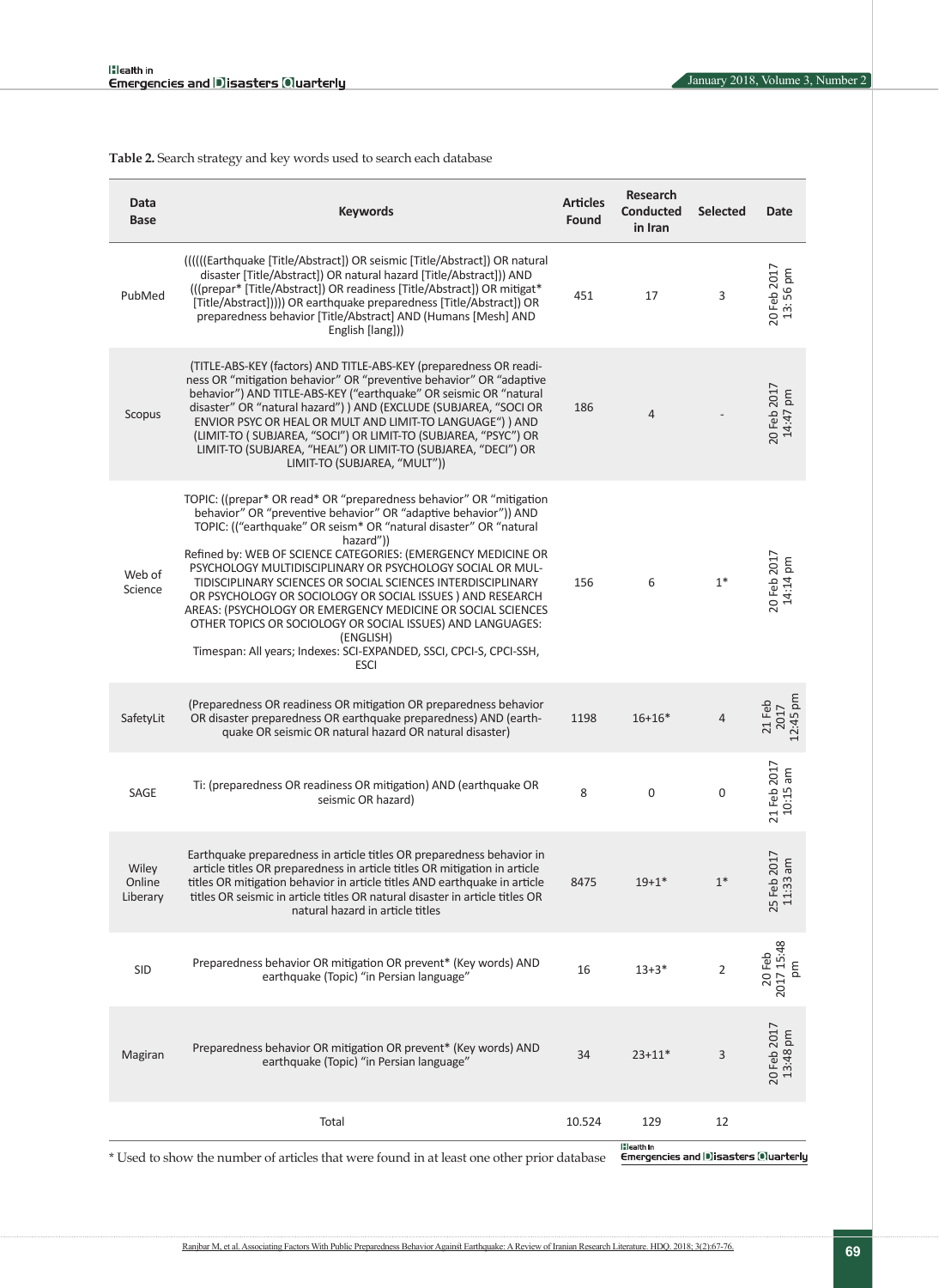with earthquake preparedness. We found no prior literature review related to this topic via the Cochrane Library.

#### **Search strategy**

Key words and MeSH terms were used to search in eight medical, psychological, public health and social sciences electronic databases in both English and Persian languages. The databases, key words and terms are summarized in [Table 2.](#page-2-0) We also searched the related references of the selected articles in Google Scholar and found 3 other relevant full papers, which were included in the 15 articles selected at the end of our search. Searching of databases ended on 25<sup>th</sup> February 2017.

#### **Inclusion criteria**

We included all the documents that presented the factors associated with public earthquake preparedness behavior all around Iran. Original articles, clinical trials, case presentation/studies, review articles and available electronic books and book chapters were reviewed. The outcome incorporated in this review was public earthquake preparedness behavior; accordingly, we defined it as the public behaviors which could meet two major goals: preparing the necessary supplements or an emergency kit and having a mitigation plan for the family and/or the neighborhood. All the included studies were reported in English or Persian languages. This review started on  $19<sup>th</sup>$  February 2017 and finished on  $15<sup>th</sup>$  August 2017 and had no time limitations for the publication dates.

#### **Review protocol**

All the retrieved titles and abstracts were screened to identify and remove duplicates and ineligible studies. This selection and full text articles were double screened and agreement measured. All the study team approved the selection.

We then identified the candidate documents through the following screening process. Firstly, all the found documents (N=10524) were refined by examining the relevance of their titles relevance. This resulted in 129 articles (99+31 duplications) related to the Iranian population. We then applied the inclusion criteria to the abstracts and finally selected 15 full-text articles for inclusion in this review study. All of the selected articles were related to earthquake preparedness and its associating factors in the Iranian people [\(Figure 1\).](#page-3-0)

We included both original research designs (qualitative/quantitative) in this review in order to obtain the



<span id="page-3-0"></span>**Figure 1.** The protocol of article review

Emergencies and Disasters Ouarterly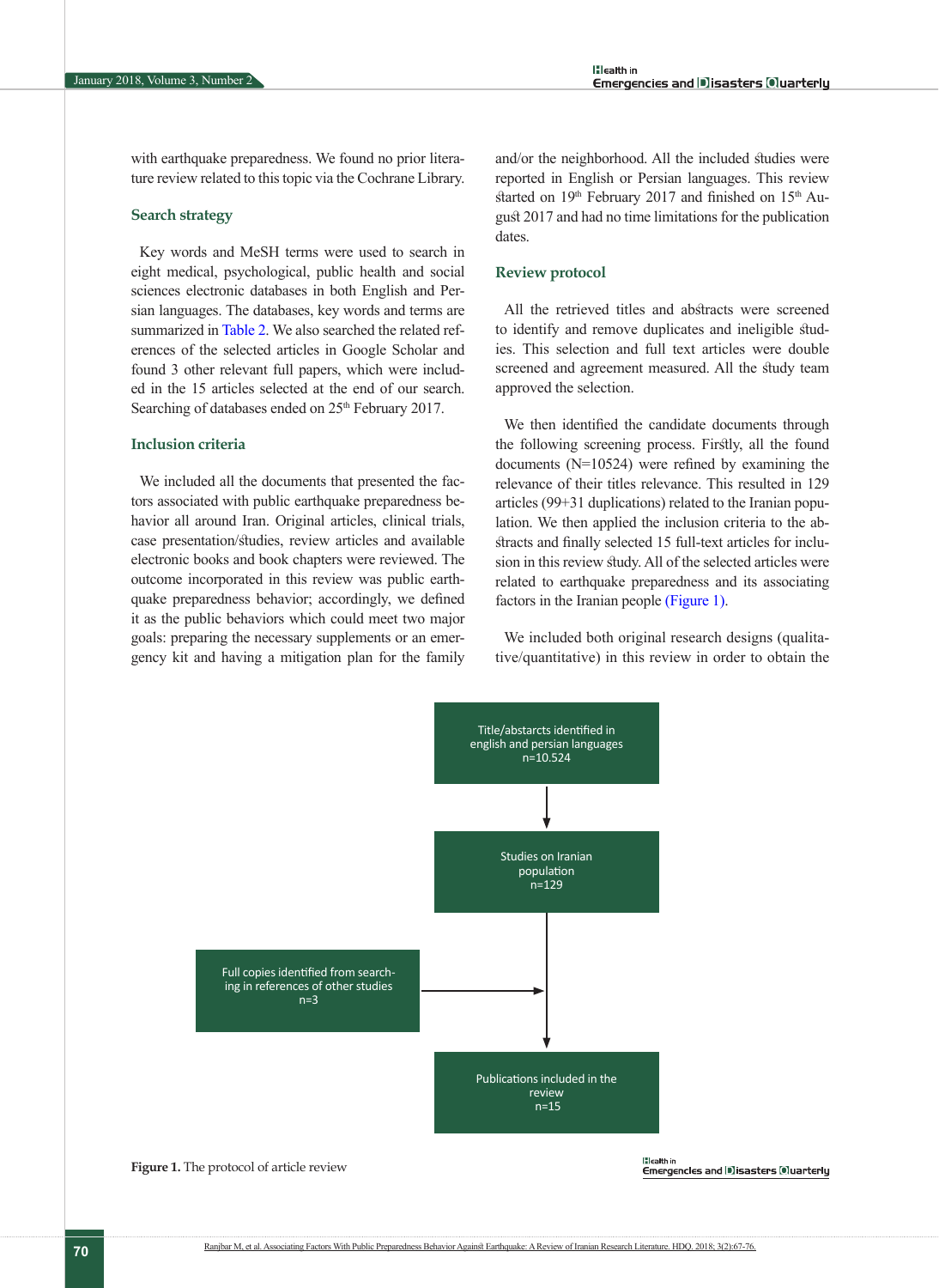<span id="page-4-0"></span>**Table 3.** Key findings of the studies about public earthquake preparedness

| <b>Author</b>                   | Year | Design                                                             | Population/N/Sampling                                                                                                                                                                                                                              | <b>Key Findings</b>                                                                                                                                                                                                                                                                                                                                                                                                                                                                                               |
|---------------------------------|------|--------------------------------------------------------------------|----------------------------------------------------------------------------------------------------------------------------------------------------------------------------------------------------------------------------------------------------|-------------------------------------------------------------------------------------------------------------------------------------------------------------------------------------------------------------------------------------------------------------------------------------------------------------------------------------------------------------------------------------------------------------------------------------------------------------------------------------------------------------------|
| Ardalan et<br>al. [18]          | 2013 | Interventional (Controlled<br>trial with pre-post assess-<br>ment) | 9200 households in interven-<br>tion and 10010 households in<br>control areas of 3 provinces in<br>Iran/1500 (250 each area each<br>province)/Systematic random<br>sampling of registered house-<br>holds in each area                             | There was a significant correlation between community<br>risk perception and previous experiences of natural<br>disasters with relative changes in awareness and readi-<br>ness. The combination of group training, face to face<br>education, and color posters was significantly corre-<br>lated with the higher levels of awareness and readiness<br>among the intervention participants.                                                                                                                      |
| Taghizadeh<br>et al. [19]       | 2012 | Observational (cross-sec-<br>tional)                               | Tehran residents ≥15yrs/1195/<br>systematic random sampling<br>in randomly chosen blocks of<br>all 22 districts of Tehran                                                                                                                          | Low knowledge, high-school education or less and liv-<br>ing in Northern high-risk regions of Tehran were related<br>to lower levels of preparedness against earthquake.<br>Having no previous experience about earthquakes<br>and job status were identified as risk factors to low<br>preparedness. Living in the Southern high-risk regions<br>were significantly related to higher levels of knowledge<br>about earthquakes compared to people living in low-<br>risk regions.                                |
| Jamshidi et<br>al. $[21]$       | 2016 | Interventional with control<br>neighborhood                        | All households in district 17<br>Tehran/305 intervention+314<br>control/Systematic cluster<br>sampling                                                                                                                                             | Public education about disaster preparedness affects<br>the knowledge, attitude and preparedness behavior<br>of people, but a collaborative approach is essential to<br>preserve the level of obtained preparation.                                                                                                                                                                                                                                                                                               |
| Rakhshani<br>et al. [13]        | 2016 | Observational (cross-sec-<br>tional)                               | All the residents of quake<br>prone cities of Fars prov-<br>ince/500/Systematic random<br>cluster sampling                                                                                                                                         | The education level of the head of household contribut-<br>ed to the preparedness trainings, whereas age, gender,<br>past experience of earthquakes, marriage situation and<br>the size of household were insignificant factors regard-<br>ing to their earthquake preparedness.                                                                                                                                                                                                                                  |
| Najafi et al.<br>$[11]$         | 2015 | Observational (cross-sec-<br>tional)                               | Tehran residents≥18yrs/1250/<br>Random multistage sampling                                                                                                                                                                                         | Income level, past experience of disaster, district of<br>residence and job situation had a significant direct<br>effect on disaster preparedness among Tehran citizens.<br>Gender, family members in a household, type of house,<br>home ownership and being the head of household had<br>no significant effect on preparedness. Only 10 percent<br>of the participants scored more than the medium 4<br>disaster preparedness behaviors.                                                                        |
| Asgarizadeh<br>et al. $[10]$    | 2014 | Observational (cross-sec-<br>tional)                               | Head of households in<br>Tehran≥18yrs/267/Not<br>specified                                                                                                                                                                                         | Age, knowledge, home ownership and education level<br>were related to actual mitigation behaviors. While<br>risk perception showed positive effects, but control-<br>lability, trust to the urban emergency authorities and<br>the length of stay had negative direct effects on the<br>intention to mitigate behavior. The indirect effects of<br>age, self-efficacy, need to protection, optimistic biases<br>and income mediated by risk perception on intention to<br>mitigation action had been significant. |
| Hosseini et<br>al. [22]         | 2014 | Case study                                                         | 4 communities in 3 districts<br>of Tehran/102 for the $1st$ work-<br>shop+10 of former partici-<br>pants for 2 <sup>nd</sup> workshop+125<br>school children 8-13 yrs+53<br>school teachers/Purposeful+p<br>urposeful+random+volunteer<br>sampling | The importance of community capabilities (awareness<br>of both vulnerability and mitigation criteria) in decreas-<br>ing the impacts of earthquake and the community's<br>effective responses has been highlighted. Community-<br>based organizations were identified with some physical,<br>informational and technical shortages in disaster<br>mitigation and management.                                                                                                                                      |
| Mahdavi-<br>azad et al.<br>[16] | 2014 | Observational (cross-sec-<br>tional)                               | Adult citizens of Shiraz/384/<br>Stratified random sampling                                                                                                                                                                                        | The practice of preparedness against earthquake<br>showed higher levels related to female participants.<br>Education level and job situation had significant rela-<br>tions with knowledge regarding preparedness. Age<br>had a significant relation with knowledge and showed<br>negative impacts on practice of preparedness. The at-<br>titude of preparedness was significantly higher among<br>students.                                                                                                     |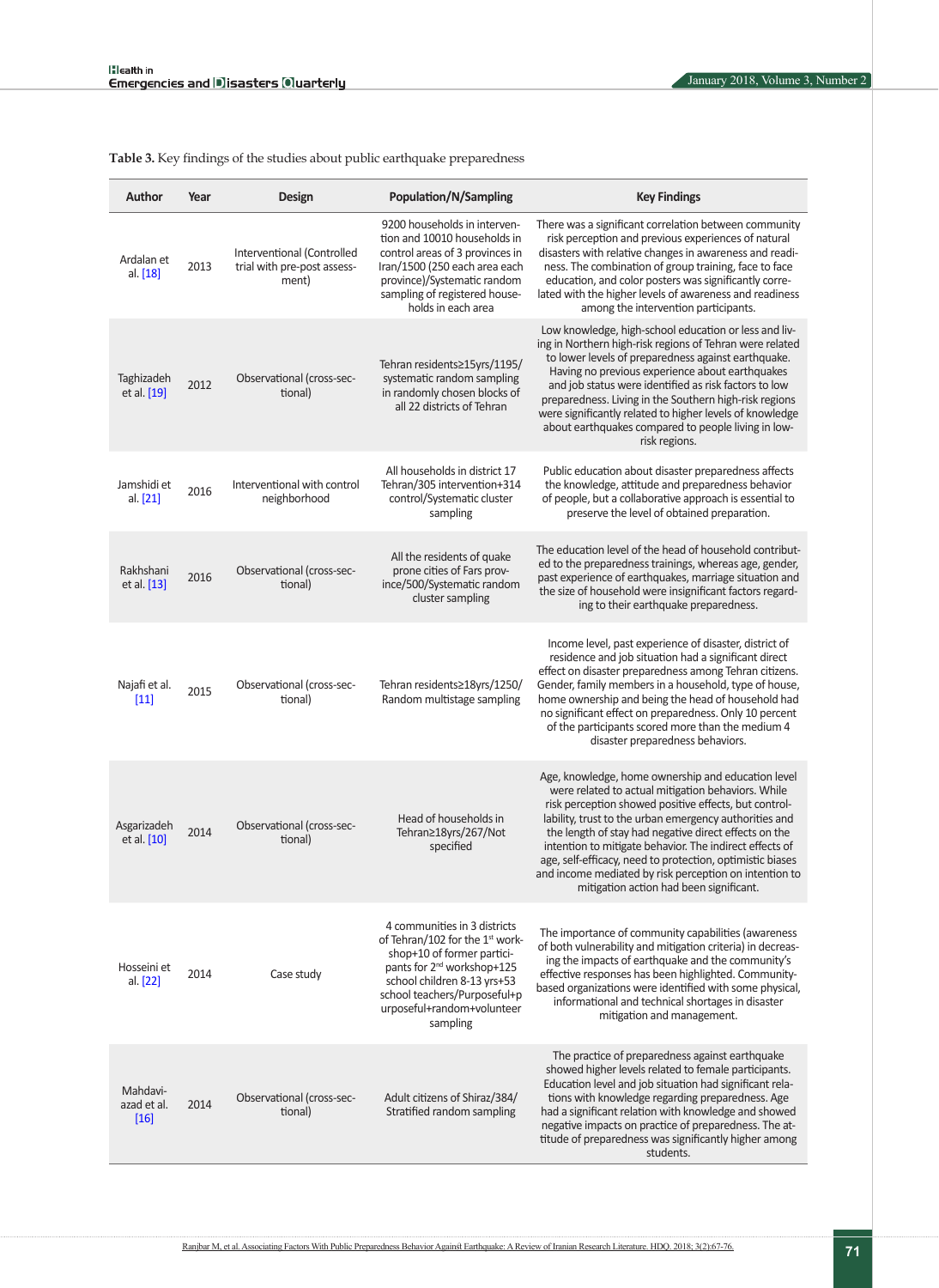| <b>Author</b>                    | Year | Design                                                                                            | <b>Population/N/Sampling</b>                                                                                                                            | <b>Key Findings</b>                                                                                                                                                                                                                                                                                                                                                                                                                                                                                                                                                                                                                                                                                                                                                                   |
|----------------------------------|------|---------------------------------------------------------------------------------------------------|---------------------------------------------------------------------------------------------------------------------------------------------------------|---------------------------------------------------------------------------------------------------------------------------------------------------------------------------------------------------------------------------------------------------------------------------------------------------------------------------------------------------------------------------------------------------------------------------------------------------------------------------------------------------------------------------------------------------------------------------------------------------------------------------------------------------------------------------------------------------------------------------------------------------------------------------------------|
| Ghadiri et<br>al. [17]           | 2013 | Observational (cross-sec-<br>tional)                                                              | 300380 households of Shiraz<br>in 2011/350/Random cluster<br>sampling                                                                                   | Job position, income, education level and socio-eco-<br>nomic status had significant effects on the community's<br>earthquake preparedness in a positive way.                                                                                                                                                                                                                                                                                                                                                                                                                                                                                                                                                                                                                         |
| Khankeh et<br>al. [23]           | 2013 | Interventional (Controlled<br>trial with pre-post and<br>followup-40 days after- as-<br>sessment) | High-school boys in<br>Eshtehard-Karaj/117:<br>53(experiment)+64(control)/<br>Inclusion criteria+random<br>assignment in control-experi-<br>ment groups | Education of high school children could significantly in-<br>crease the level of knowledge, anxiousness and skills of<br>their household preparedness in the experiment group.<br>Skill of confrontation as an outcome was consistent<br>with their preparedness behavior                                                                                                                                                                                                                                                                                                                                                                                                                                                                                                             |
| Nikmard<br>Namin et<br>al. $[6]$ | 2015 | Qualitative: developing<br>questionnaire+Observational<br>(cross-sectional survey)                | The households of district 22<br>in Tehran/96/not specified                                                                                             | The level of contribution in preparedness against earth-<br>quake was significantly higher among young female<br>adults who had a higher sense of belonging to the place<br>in which they lived. Education was related to the level<br>of risk knowledge and perception.                                                                                                                                                                                                                                                                                                                                                                                                                                                                                                              |
| Kalantari et<br>al. [24]         | 2012 | Observational/ develop<br>a tool (qualitative) +field<br>survey (quantitative)                    | All the 1420 households<br>in Fahadan Yazd/300/Not<br>specified                                                                                         | Community contribution, familial and social relation-<br>ship, and the trust of inhabitants to the local groups will<br>positively enhance the tendency of people to partici-<br>pate in earthquake risk mitigation programs                                                                                                                                                                                                                                                                                                                                                                                                                                                                                                                                                          |
| Jahangiri et<br>al. $[4]$        | 2010 | Observational (cross-sec-<br>tional)                                                              | Tehran residents>15yrs/1211/<br>Systematic random cluster                                                                                               | Job position, location of house, old age, not being mar-<br>ried, low education level and crowded households had<br>less knowledge, attitude and practice of earthquake<br>preparedness                                                                                                                                                                                                                                                                                                                                                                                                                                                                                                                                                                                               |
| Izadkhah et<br>al. [15]          | 2010 | Qualitative                                                                                       | Review of literature and docu-<br>ments about four previous big<br>earthquakes in Iran                                                                  | The belief that the governmental organizations have<br>the main role in disaster management, lack of public<br>education and awareness, lack of sufficient infrastruc-<br>tures for disaster management, initial action plans<br>and sufficient equipment, tools and materials, weak-<br>ness of coordination and operation command for<br>disaster management at the local level, low professional<br>expertise about all aspects of preparedness, limited<br>effectiveness of national media, lack of specialized<br>coherent and standard training programs and lack of<br>professional control of constructional competence<br>from in charge institutions were highly related to being<br>unprepared against four devastating earthquakes that<br>occurred in 1990-2006 in Iran. |
| Asgary et<br>al. $[2]$           | 1997 | Observational (cross-section-<br>al survey)                                                       | Residents of Tehran and Rasht<br>in 1994/1300 Tehran+600<br>Rasht/Multistage cluster<br>sampling                                                        | Fatalistic attitudes and risk perception were significant<br>determinants of households' responses in both cities<br>(Tehran, Rasht). Meanwhile, economic status influ-<br>enced mitigatory response only in Tehran. The other<br>influencing variables (Intercept, earthquake safety<br>needs and threat) were found to be insignificant with<br>respect to the household mitigation behaviors.                                                                                                                                                                                                                                                                                                                                                                                      |

|Healthin<br>Emergencies and |D]isasters [O]uarterly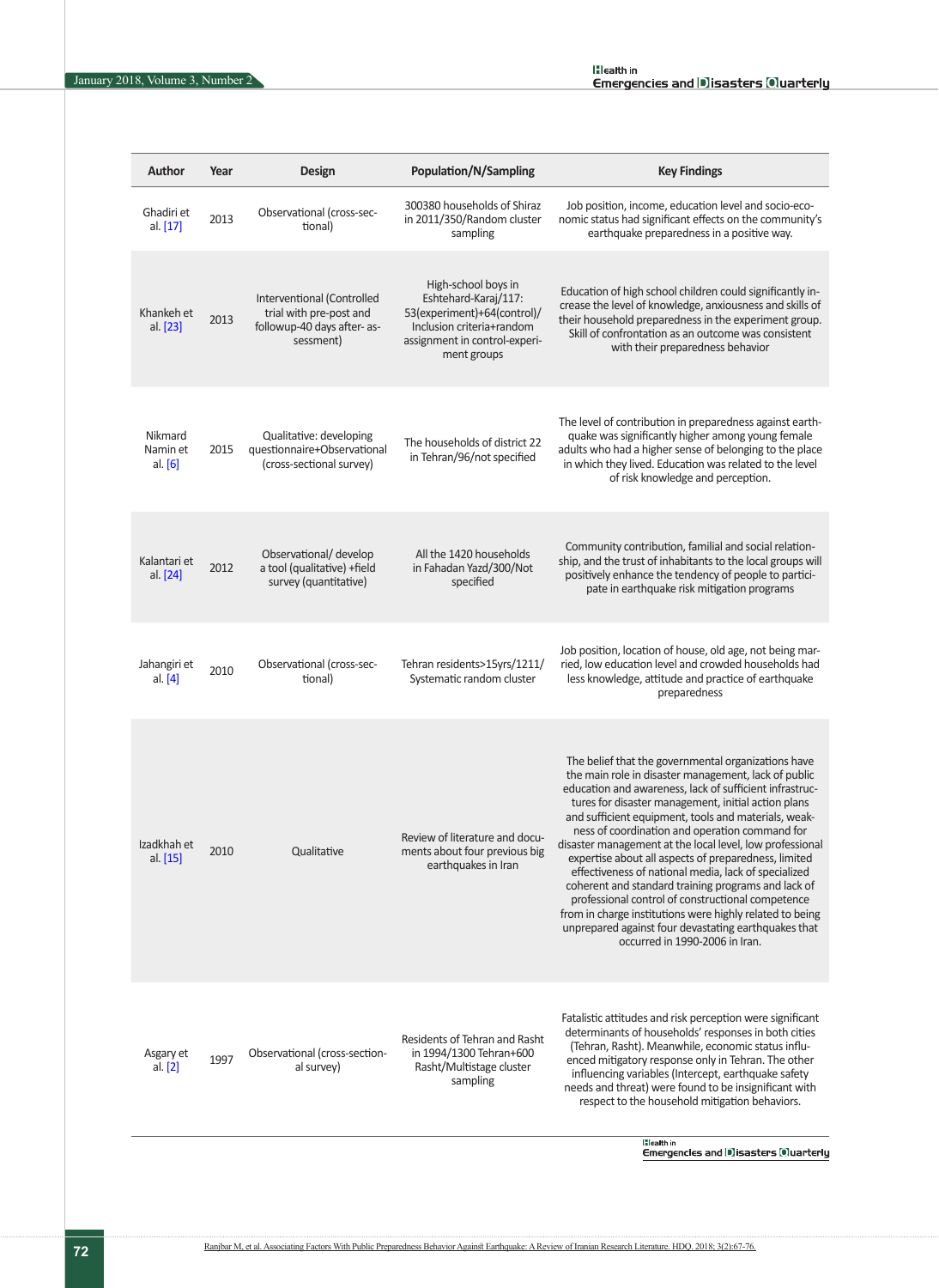broadest available evidences. Studies on post-event issues and those responding to disaster and rehabilitation, managerial elements, buildings mitigation engineering and geophysical parameters rather than discussing public preparedness behavior were excluded. In addition, an editorial, a letter to editor, and a brief report were also excluded.

# **3. Results**

In total, 15 articles met the inclusion criteria. Tehran citizens were the participants in seven studies published between 1997 and 2016. Households comprised the most common subject groups in all the studies. The majority of the selected studies were quantitative research projects that employed self-made and/or standard questionnaires. The qualitative studies mostly used in-depth interviews and focus group discussions.

The source articles were assessed for reporting validity and reliability. Eight articles reported acceptable ranges of Cronbach's alpha as the reliability measure of the instrument. The evidences of at least one validity measurements of the tools were produced in eight papers. Standardized instruments were used in two source articles. One source was purely qualitative and used content analysis of literature and documents. Validity and reliability measures for the tools used in three surveys and two field work interventional studies were not introduced. Twelve source articles provided sufficient details of their sampling strategies. Systematic Random cluster or multi-stage sampling was the most common sampling methods used in these studies. Purposive or convenient sampling was employed in 2 smaller qualitative studies. A few studies (4 of 15) addressed the issues of missing data and response rate.

#### **Earthquake preparedness**

Preparedness is a multidisciplinary concept that draws expertise from various fields such as economics, information technology, medicine, psychology, social studies, and public health. This diversity means that the definitions and measures of preparedness vary considerably between scientists and researchers in different disciplines. Academicians generally defined the frame of earthquake preparedness as collecting a standard set of supply stockings besides having a plan for mitigation. They have tried to identify both the barriers to earthquake preparedness and its facilitators. Most studies identified insufficient disaster preparedness of communities and households all over the country [\[4,](#page-7-3) [7,](#page-8-1) [10,](#page-8-4) [11,](#page-8-6) [13,](#page-8-12) [15,](#page-8-5) [20-22\]](#page-8-16).

Low knowledge and attitude about earthquake mitigation activities in communities were accompanied with less preparedness practice [\[4,](#page-7-3) [19\].](#page-8-10) However, public awareness regarding earthquake mitigation was commonly reported to be infrequent [\[4,](#page-7-3) [15,](#page-8-5) [18-23\]](#page-8-9). Five studies noted the positive effect of public education in improving knowledge and practice [15,](#page-8-5) [18,](#page-8-9) [21-23\]](#page-8-11) while two others demonstrated that preparedness would not often be improved only by providing related education and information for people [\[10,](#page-8-4) [20\].](#page-8-16)

Some results emphasized on the effectiveness of community-based activities on public awareness, attitude and actions of preparedness [\[7,](#page-8-1) [21,](#page-8-11) [22\].](#page-8-13) Communities rarely collaborated with their local authorities related to mitigation and preparation. There are cultural and fatalistic beliefs/attitudes that could inhibit positive outcome expectancies and impose the doubt of ineffectiveness of mitigation and preparedness against disasters like earthquake [\[4\]](#page-7-3) while affecting disaster preparedness [\[15\]](#page-8-5) in the whole country.

#### **Factors influencing public preparedness**

#### **Demographic determinants**

Primarily, demographic characteristics have shown different impacts on earthquake preparedness of Iranian people. Age was mentioned in 7 articles (in one not as a significant factor  $[13]$ ; in the others, it had direct  $[4, 6, 1]$  $[4, 6, 1]$  $[4, 6, 1]$ [16,](#page-8-7) [22\]](#page-8-13) and/or indirect [\[10,](#page-8-4) [19\]](#page-8-10) effect on preparedness. This work indicated that younger people were inclined to be more aware and prepared [\[21\].](#page-8-11) Job position [\[4,](#page-7-3) [11,](#page-8-6) [16,](#page-8-7) [19\],](#page-8-10) income level and socioeconomic status [\[7,](#page-8-1) [10,](#page-8-4) [11,](#page-8-6) [20\],](#page-8-16) education [\[4,](#page-7-3) [7,](#page-8-1) [10,](#page-8-4) [13,](#page-8-12) [16,](#page-8-7) [18,](#page-8-9) [19,](#page-8-10) [21\]](#page-8-11) were identified as having both direct and indirect positive impacts on preparedness knowledge and behavior. Gender [\[6,](#page-8-0)  [16\],](#page-8-7) marriage status [\[4\]](#page-7-3), and having previous experience of earthquake [\[19\]](#page-8-16) were also indicated as having a significant positive influence on increasing awareness and readiness in some studies, whereas other studies reported them to be insignificant [\[11,](#page-8-6) [13,](#page-8-12) [19,](#page-8-10) [21\].](#page-8-11) Home ownership  $[11, 19]$  $[11, 19]$  and family size  $[11, 13]$  $[11, 13]$  were not found to influence public preparedness. However, house location or the region in which people lived [\[4,](#page-7-3) [11,](#page-8-6) [18\]](#page-8-9) was identified as having a positive impact on preparedness.

#### **Earthquake preparedness awareness**

Some variations in knowledge about general earthquake preparedness in the communities were observed. However, the impact of education on knowledge, attitude and practice revealed different findings. Exposure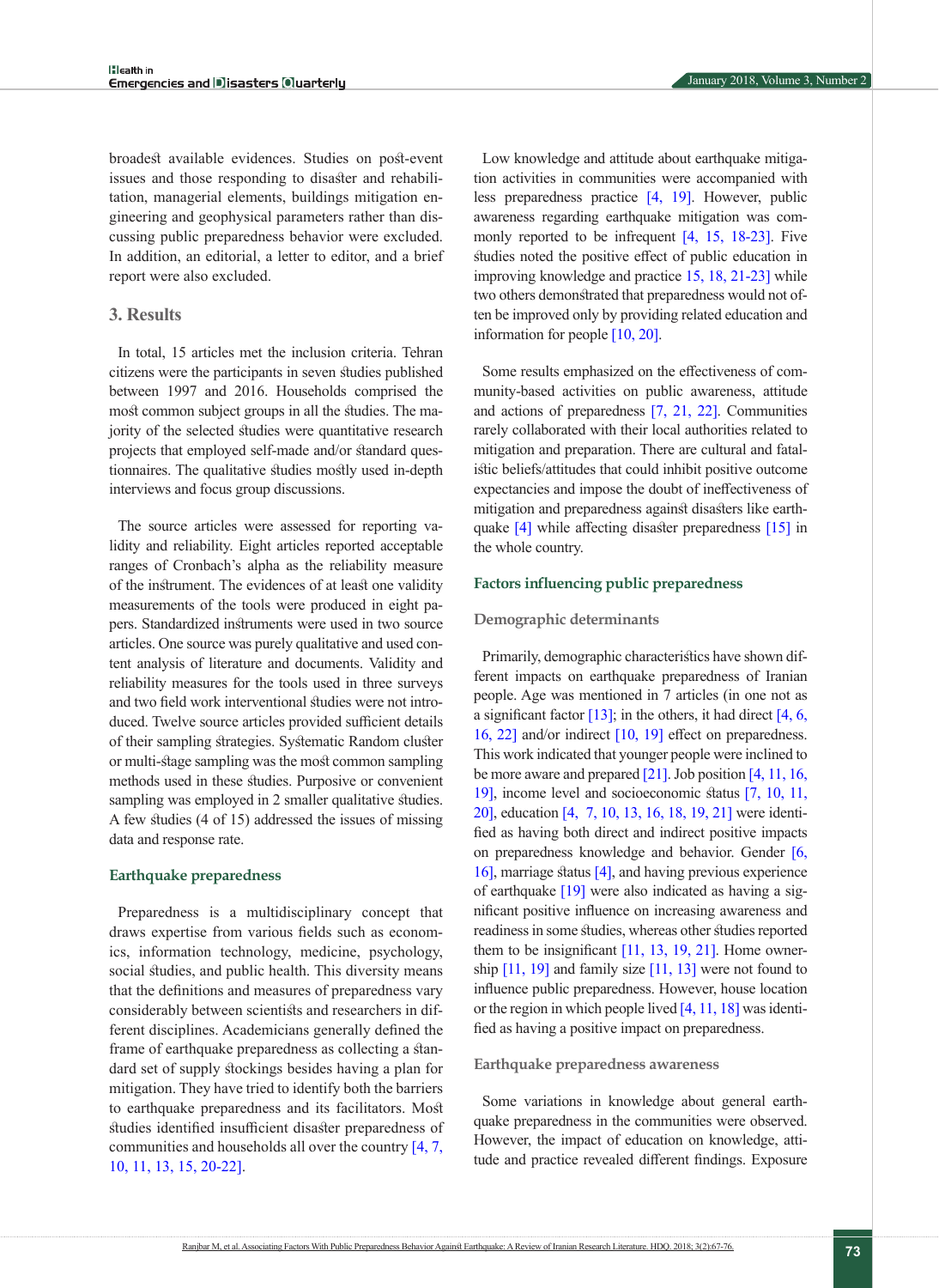to preparedness information was associated with increasing knowledge, perception of risk, and practice in some studies  $[18, 21, 23]$  $[18, 21, 23]$  $[18, 21, 23]$  $[18, 21, 23]$  $[18, 21, 23]$ , whereas good knowledge of earthquake risk and high risk perception was not necessarily associated with preparedness behavior in some others [\[10,](#page-8-4) [20\].](#page-8-16) The higher levels of education and better awareness is related to the behavior of preparedness among the general public  $[4, 6, 7, 13, 16, 19]$  $[4, 6, 7, 13, 16, 19]$  $[4, 6, 7, 13, 16, 19]$  $[4, 6, 7, 13, 16, 19]$  $[4, 6, 7, 13, 16, 19]$  $[4, 6, 7, 13, 16, 19]$  $[4, 6, 7, 13, 16, 19]$  $[4, 6, 7, 13, 16, 19]$  $[4, 6, 7, 13, 16, 19]$ , which was also correlated with their prior experiences of such event [\[11,](#page-8-6) [13,](#page-8-12) [19\].](#page-8-10)

### **Psychosocial predictors**

Some studies suggested psychosocial factors that can increase knowledge, attitude and behavior of earthquake preparedness in different Iranian communities. The positive direct impacts found for participatory interventions were mediated by empowering local communities and mutual trust [\[21\],](#page-8-11) risk perception [\[10\],](#page-8-4) sense of belonging to the place of living [\[6\]](#page-8-0), community contribution, social and familial relations and general trust [\[24\]](#page-8-15). Accordingly, the responsibility belief, optimistic biases, self-efficacy, and the need for protection were mentioned as the predicting factors that showed indirect impacts through increasing risk perception on the seismic preparation activities in the communities  $[10]$ . Controllability, trust to emergency authorities [\[10\],](#page-8-4) technical, informational and physical shortages in community organizations  $[16]$  were found to be the factors that could hinder the preparedness action in different societies [\(Table 3\).](#page-4-0)

The limitations of the current study were as follows: It is possible that we have missed some relevant publications (e.g. research reports that do not have wide circulation) in spite of the systematic search protocol used in this review. Although both English and Persian databases were included, we cannot discount the possibility that some potentially relevant studies may have been omitted due to the used search strategy and inclusion criteria. However, considering these limitations, the present review could identify several articles with pertinent topics and content. The research methods used in these fifteen studies were diverse, but we included all of them to optimize the scope and integration of the literature included in the review. This can give us a more authentic picture of the current research into the actual earthquake preparedness in Iran.

# **4. Conclusion**

This review suggested the necessity of providing clear, realistic, operational and trustable preparedness directives for the general public soliciting their own collaboration. The literature is inconclusive about the influencing and hindering factors meanwhile contradictory in some aspects. The topics did not include perceived versus actual preparedness, preferable sources of information, the exact role of government and authorities, and the influencing factors on the preparedness of minorities and special groups. Operationally, the lack of necessary information, fatalistic attitudes and low level of general trust and collaboration in the general public have been mentioned as inhibiting factors. It appears that specific instructions based on community participation besides encouraging the activities that enhance general trust and eliminate mistrust to the authorities and the information resources they provide may have positive impacts on the potential resiliency and actual preparedness against earthquake. Understanding how community members perceive the relevance of preparedness and vulnerability to their own lives needs to be investigated.

# **Acknowledgments**

This article reports the initiating part of the study collaboration between the Social Determinants of Health Research Center and The Institute of Humanities and Social Studies.

# **Conflict of Interest**

The authors declared no conflicts of interest.

#### **References**

- <span id="page-7-0"></span>[1] Rabeian M, Hosseini SH, Radabadi M, Taheri Mirghaed M, Bakhtiari M. [Evaluation of effective factors on the rate of preparedness of Tehran university of medical sciences' selected hospitals in dealing with earthquake (Persian)]. Journal of Payavard Salamat. 2013; 7(3):251-61.
- <span id="page-7-1"></span>[2] Naghii M. Public health impact and medical consequences of earthquakes. Revista Panamericana de Salud Pública. 2005; 18(3):216-21. PMID:16269124
- <span id="page-7-2"></span>[3] Zangiabadi A, Khosravi F, Sahraeean Z. [Extracting the Index for identifying the old structures using GIS system: Case study of the western timeworn region of Jahrom city [Persian)]. Human Geography researches. 2011; 43(4):117-36.
- <span id="page-7-3"></span>[4] Jahangiri K, Azin S, Mohammad K, Rahimi Foroushani A. [Factors Affecting Tehran Residents' Preparedness against Earthquake in 2007 (Persian)]. Hakim. 2010; 13(3):155-65.
- <span id="page-7-4"></span>[5] Guha-Sapir D, Below R, Hoyois P. EM-DAT: Country profile: Iran. Brussels – Belgium: EM-DAT: The CRED/OFDA International Disaster Database [Internet]. 2016 [Updated 2016 November 17]. Available from: www.emdat.be